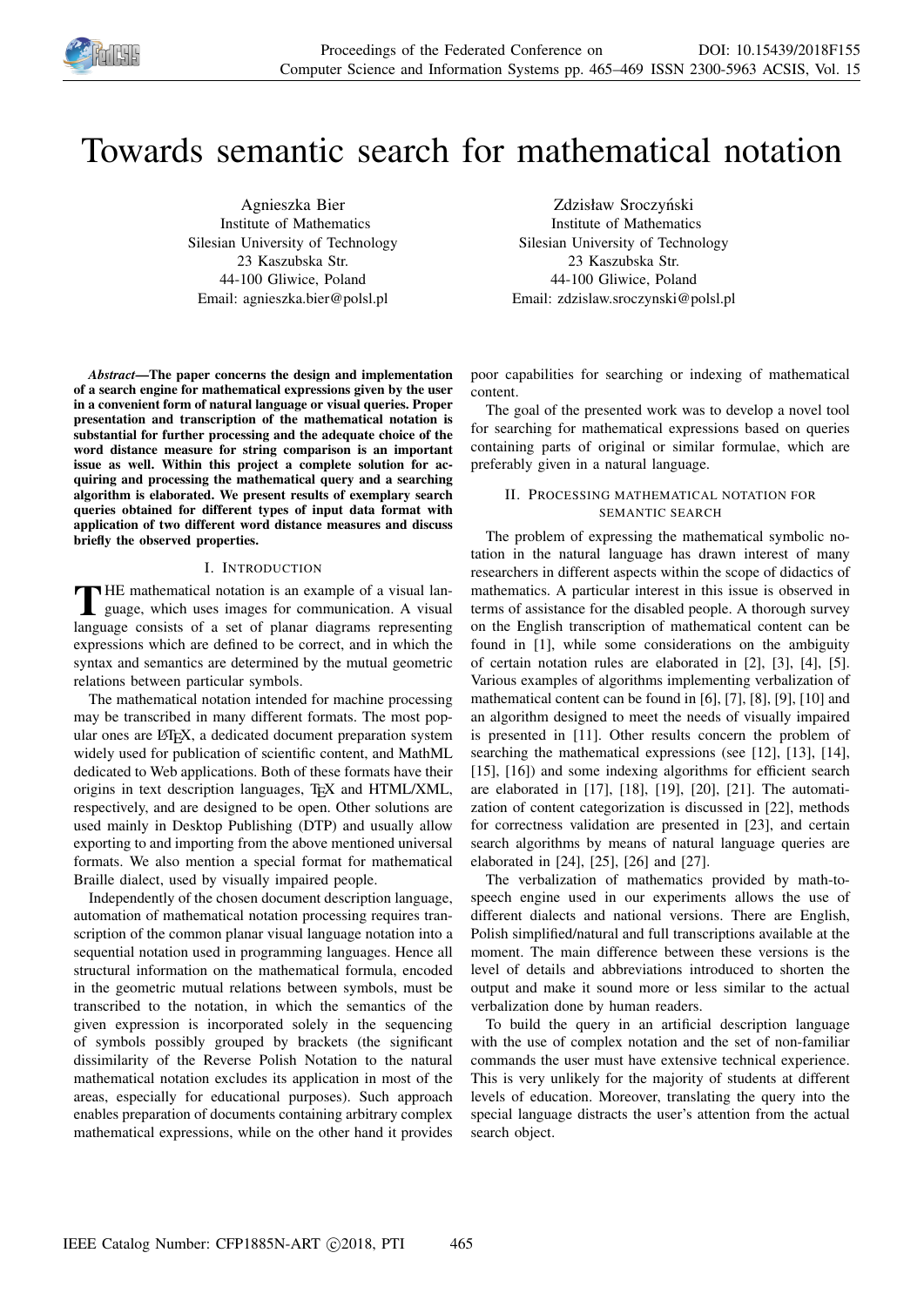There is also the additional challenge – to construct the query with the use of some characteristics of the searched mathematical expression, for example the presence of the particular key symbol as root or integral sign. This is important because the user very seldom remembers exactly the whole equation, rather reminds only some fragments, the general layout or is able to prompt the field of mathematics.

Summarizing, the important issue while searching for the mathematical expression in the database containing the collection of equations is the construction of the query. Is can be done with the use of common document description languages, but it requires complex lexical knowledge and complicates queries based on the fragmentary information and simplifications due to imperfections of human memory.

The verbalization of the mathematical notation stored in the database can help to solve problems mentioned above. There is a possibility to compare the spoken version of the equation with the query given in natural language with the use of the methods, tools and measures for approximate string matching. This way the accuracy of the semantic search for mathematical notation should significantly increase.

Given a query expression, the search algorithm follows the steps:

- 1) Converting the query expression entered in the Formula Editor into one of three formats: LATEX, natural English, natural Polish
- 2) Comparison of the transcribed query with the existing database records by means of one of the text similarity measures: normalized Levenstein distance, and (weighted) cosine similarity measure.
- 3) Visual presentation of the list of 20 best matches (according to the chosen comparison measure results)

The Levenshtein distance  $D_{Le}(a, b)$  is the measure of difference between text strings  $a$  and  $b$  of possibly different length, calculated as the minimum number of single-char edit operations, required to change one string  $(a)$  into another  $(b)$ [28], where operation categories are: insertions, deletions and replacements weighed equally 1. The normalized Levenshtein distance  $D_{LeN}(a, b)$  additionally places the resulting values in the range  $0 - 100\%$ 

$$
D_{LeN}(a, b) = 100 \times \frac{D_{Le}}{\max(|a|, |b|)}
$$

where  $|s|$  is number of characters in string s.

Another useful text comparison measure is the (weighted) cosine similarity measure. Two strings are first transformed into numerical vectors  $v = [v_1, ..., v_n]$  and  $w = [w_1, ..., w_n]$ with coordinates being the counts of instances of a given key word in the string, and then the cosine of the angle between  $v$  and  $w$  is calculated by means of the standard dot product of the two vectors:

$$
\cos \angle(v, w) = \frac{v \circ w}{|v| \cdot |w|} = \frac{\sum_{i=1}^{n} v_i \cdot w_i}{\sqrt{\sum_{i=1}^{n} v_i^2} \cdot \sqrt{\sum_{i=1}^{n} w_i^2}}.
$$

Values close to 1 are interpreted for high similarity of the vectors, while values close to 0 indicate big differences in  $v$  and  $w$ . Additionally, by introducing weights in the cosine similarity measure, one can choose symbols that should have stronger or weaker impact on the comparison. For instance, since brackets are typically used only for ordering the expression and do not introduce their own meaning, one should pay less attention to them while comparing formulae. In our examples the following weights have been assigned to certain basic types of mathematical expressions: roots 30, fractions: 30; integral: 30; sums: 30; components: 15; products: 30; factors: 15; limits: 30; parentheses and brackets: 5; powers, including squares and cubes: 20. These weights have been chosen experimentally as ones appearing the most suitable for effective comparison.

In the case of comparison based on the verbalization (word transcription) of the formulae, an initial step of conversion to the spoken language is performed and the transcripts are stored in a database. In the conversion process the macrodefinitions formulated in an interpretable script language Lua are used. A model is loaded from the database to the inner engine, which stores the tree of objects corresponding to each element of the processed formula. To increase the efficiency of the comparison all database records are pre-processed and saved in an additional data structure of type in-memory-table. As the processing time of a formula consisting of tens of symbols is ca 50–100ms for typical PC unit, the initial pre-processing step significantly increases the performance of the presented algorithm.

### III. EXPERIMENTAL RESULTS

The proposed algorithm has been implemented and tested for the quality of search, interpreted as the similarity of the original formula to the obtained results. The performance measure of the search algorithm was defined as the position of the original formula on the list of search results. The experimental queries were formulated in all accepted data formats:

- 1) the inner data format of the Equation wizard ("Edytor wzorów") application, based on LATEX language,
- 2) the natural English transcription/verbalization,
- 3) the natural Polish transcription/verbalization.

With respect to the details of the content and possible application areas the following three categories of test queries were distinguished:

- (C1) the query and original expressions differ in single symbols (correction),
- (C2) the query was a part of the original expression (autocompletion),
- (C3) the query expression contains few symbols, specific to the original expression (search).

Each test query was introduced to the search engine in two ways: by means of a visual editor and by entering the respective natural language key words. The performance of our search algorithm was then compared for the different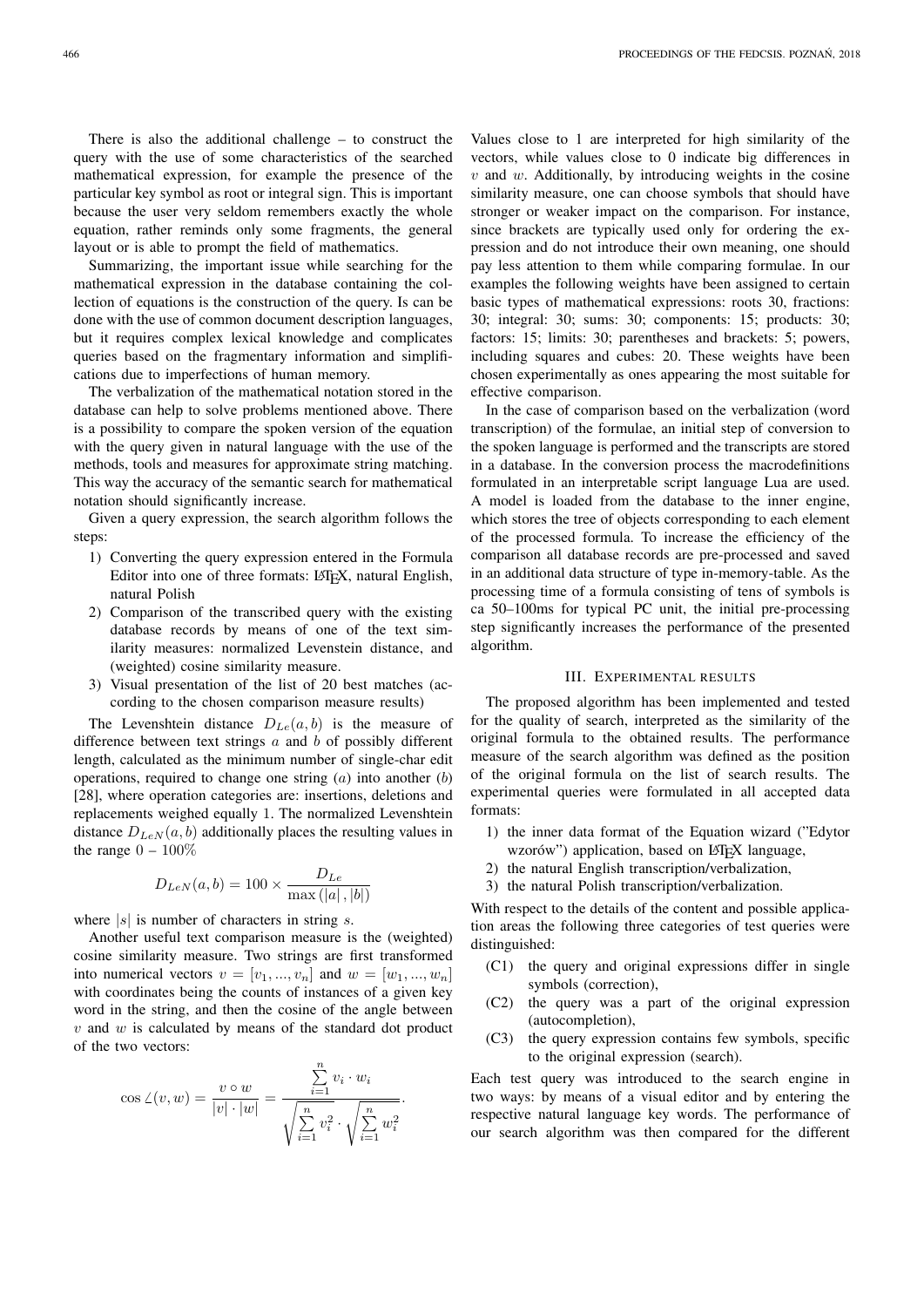TABLE I TOTAL SUCCESS RATE OF SEARCH WITH RESPECT TO FORMATS OF COMPARED DATA, QUERY INPUT (VISUAL / KEY WORDS), AND THE MEASURE USED FOR STRING COMPARISON.

| Data format | Measure    | Visual query | Key words query |
|-------------|------------|--------------|-----------------|
| Inner       | Levenstein | 66.6%        | $0\%$           |
|             | Cosine     | 66.6%        | 17%             |
| English     | Levenstein | 83.3%        | 100%            |
|             | Cosine     | 100%         | 50%             |
| Polish      | Levenstein | 100%         | 83.3%           |
|             | Cosine     | 100%         | 33.3%           |

data formats, within each category of queries and the input modes. The test consisted of two parts. Firstly, the queries were executed on a general database of mathematical expressions, containing various formulae from different branches of mathematics. Some of the database records were totally irrelevant to the queries. We present the obtained results in Table II, column GD.



Fig. 1. The user interface of the Equation wizard ("Edytor wzorów") test application with the results of the visual query.

For the second part of the test a specialized database was used in order to reveal possible weaknesses of the search algorithm or text similarity measures used for comparison. The test database consisted of 20 different formulae all containing quadratic subexpressions and having elements identical with the original formula. The column SD in Table II presents the search results for three different queries referring to the original formula  $(a+b)^2 = a^2 + 2ab + b^2$  in different settings.

In order to compare the performance of the search algorithm for different settings, the total success rate has been calculated. The total success rate is defined to be the percentage of correctly found expressions, where correctly found means that the desired expression was among the first five entries on the list of search results. A summary of these rates is presented in Table I. The main observations are the following. The queries in lingual data formats provide the required expressions at average rate of more than 81%, while the success rate of queries processed from inner format is twice lower (around 37%). A less significant difference is observed when comparing the similarity measures used by the search algorithm - the Levenstein measure success rate is around 72%, while for cosine measure it is around 61%. However, if one looks into positioning of the queried formula, the advantage of Levenstein measure becomes more evident. Finally, the observed success rate of visual queries is significantly higher than for key word queries – nearly a half (47%) of key word queries provided desired outcome, while 86% of the visual queries appeared successful.

A few further results, presenting the overall performance issues of the proposed algorithm on a general database are given in Table III.

#### IV. CONCLUSIONS

The results of the experiments with the developed interactive application give the basis for the research of an efficient mathematical search engine. Both the search with the description languages as LATEX as well as usage of verbalized text fragments was possible and accurate, especially while processing relatively not much different equations. Therefore, the proposed method is suitable for automatic or semi-automatic, supervised correction of documents containing complex mathematical notation.

On the other hand, the search for the given equation on a partial information basis, i.e. the excerpt of the formula or unordered sequence of symbols or keywords, has been also successful in many cases. Thanks to developed solution such an approximate matching is convenient and does not require any extra technical knowledge from the user, since the system accepts queries in natural language. The introduction of the advanced translator for the verbalization of the mathematical notation, taking into account the complexity of the subexpressions, dialect and national languages helped to increase the quality of text comparisons and thus the efficiency of the search.

The performed tests revealed also some general tendencies in the results obtained for different kinds of queries when compared by means of different similarity measures. The Levenstein measure seems more suitable for queries that differ slightly from the origin and therefore it could be applied for corrections. On the other hand, the cosine measure appeared to provide better matching for shorter queries, being parts of the original formula, and hence its area of application would preferably be searching or autocompletion.

One of the main directions for future experiments in this area could be the introduction of more flexible queries, possibly with the notation for logical operators as AND, OR and NOT, which could increase the accuracy of the search.

#### **REFERENCES**

- [1] L. A. Chang, *Handbook for Spoken Mathematics (Larry's Speakeasy)*. Lawrence Livermore Laboratory, The Regents of the University of California, 1983.
- [2]  $R$ . Fateman, "Handwriting  $+$  speech for computer entry of mathematics," *Style, Benjamin L. Kovitz, Manning Publications Company*, 2004.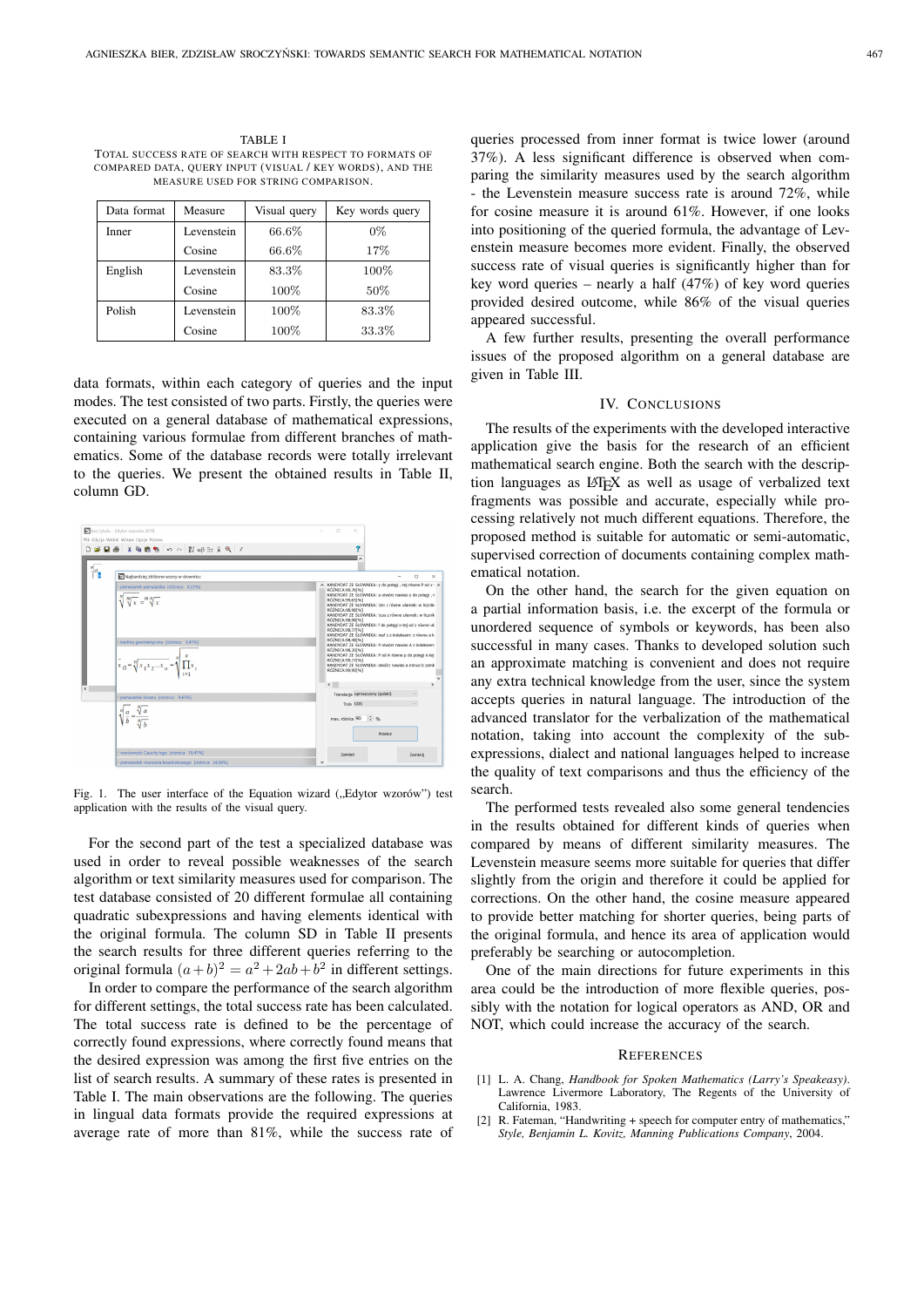#### TABLE II

SEARCH RESULTS FOR DIFFERENT PARTS OF FORMULA IN A GENERAL DATABASE (GD) AND SPECIALIZED DATABASE (SD) WITH RESPECT TO FORMATS OF COMPARED DATA (INNER – LATEX, ENG – NATURAL ENGLISH, POL – NATURAL POLISH), QUERY INPUT (VISUAL / KEY WORDS), AND THE MEASURE USED FOR STRING COMPARISON (L - LEV, COS - COSINE). LAST COLUMN PRESENTS THE POSITION OF THE INTENDED ORIGINAL FORMULA  $(a + b)^2 = a^2 + ab + b^2$  on the list of results (\* – formula outside the list of 20 best matches).

| Query                             | Data format | Input Mode | <b>GD</b>    |                | <b>SD</b>      |                |  |
|-----------------------------------|-------------|------------|--------------|----------------|----------------|----------------|--|
|                                   |             |            | Pos. L       | Pos. COS       | Pos. L         | Pos. COS       |  |
| Category: C1 (correction)         |             |            |              |                |                |                |  |
| $(a + b)^2 = a^2 + ab + b^2$      | inner       | visual     | $\mathbf{1}$ | $\mathbf{1}$   | $\mathbf{1}$   | $\mathbf{1}$   |  |
| "square of sum of a and b equals  | inner       | key words  | $\ast$       | *              | 9              | $\overline{7}$ |  |
| a squared plus ab plus b squared" |             |            |              |                |                |                |  |
| "kwadrat sumy a i b równa się     | inner       | key words  | $\ast$       | $\ast$         | 12             | 7              |  |
| a kwadrat plus ab plus b kwadrat" |             |            |              |                |                |                |  |
| $(a + b)^2 = a^2 + ab + b^2$      | Eng         | visual     | 1            | $\mathbf{1}$   | $\mathbf{1}$   | 1              |  |
| "square of sum of a and b equals  | Eng         | key words  | 1            | $\mathbf{1}$   | $\mathbf{1}$   | 5              |  |
| a squared plus ab plus b squared" |             |            |              |                |                |                |  |
| $(a + b)^2 = a^2 + ab + b^2$      | Pol         | visual     | $\mathbf{1}$ | $\mathbf{1}$   | $\mathbf{1}$   | $\mathbf{1}$   |  |
| "kwadrat sumy a i b równa się     | Pol         | key words  | $\mathbf{1}$ | 9              | $\mathbf{1}$   | $\overline{4}$ |  |
| a kwadrat plus ab plus b kwadrat" |             |            |              |                |                |                |  |
| Category: C2 (autocompletion)     |             |            |              |                |                |                |  |
| $(a + b)^2$                       | inner       | visual     | 14           | $\overline{7}$ | $\overline{4}$ | $\overline{c}$ |  |
| square of sum of a and b          | inner       | key words  | $\ast$       | $\ast$         | 12             | 9              |  |
| kwadrat sumy a i b                | inner       | key words  | $\ast$       | $\ast$         | 12             | 9              |  |
| $(a + b)^2$                       | Eng         | visual     | 2            | 3              | 1              | 2              |  |
| square of sum of a and b          | Eng         | key words  | 9            | $\ast$         | 4              | 9              |  |
| $(a + b)^2$                       | Pol         | visual     | 2            | 3              | $\mathbf{1}$   | 2              |  |
| kwadrat sumy a i b                | Pol         | key words  | $\tau$       | 8              | 5              | 8              |  |
| Category: C3 (search)             |             |            |              |                |                |                |  |
| $()^{2}$                          | inner       | visual     | $\ast$       | 9              | 5              | 5              |  |
| squared                           | inner       | key words  | ∗            | $\ast$         | 12             | 7              |  |
| do kwadratu                       | inner       | key words  | $\ast$       | 3              | 12             | 7              |  |
| $()^{2}$                          | Eng         | visual     | 8            | 2              | 1              | 3              |  |
| squared                           | Eng         | key words  | 8            | 2              | 3              | 6              |  |
| $()^{2}$                          | Pol         | visual     | 5            | 2              | 1              | 3              |  |
| do kwadratu                       | Pol         | key words  | 5            | $\overline{2}$ | 3              | 6              |  |

- [3] ——, "How can we speak math?" Computer Science Division, EECS Department, University of California at Berkeley, Tech. Rep., 2013.
- [4] J. Cuartero-Olivera, G. Hunter, and A. Pérez-Navarro, "Reading and writing mathematical notation in e-learning environments," *eLearn Center Research Paper Series*, no. 4, pp. 11–20, 2012.
- [5] Z. Sroczyński, "Priority levels and heuristic rules in the structural recognition of mathematical formulae," *Theoretical and Applied Informatics*, vol. 22, no. 4, p. 273, 2010.
- [6] A. Bier and Z. Sroczyński, "Adaptive math-to-speech interface," in *Proceedings of the Mulitimedia, Interaction, Design and Innnovation*, ser. MIDI '15. New York, NY, USA: ACM, 2015. doi: 10.1145/2814464.2814471. ISBN 978-1-4503-3601-7 pp. 7:1–7:9. [Online]. Available: http://doi.acm.org/10.1145/2814464.2814471
- [7] D. Attanayake, J. Denholm-Price, G. Hunter, E. Pfluegel, and A. Wigmore, "Intelligent assistive interfaces for editing mathematics." in *Intelligent Environments (Workshops)*, 2012, pp. 286–297.
- [8] D. Attanayake, G. Hunter, J. Denholm-Price, and E. Pfluegel, "Novel multi-modal tools to enhance disabled and distance learners' experience of mathematics," *ICTer*, vol. 6, no. 1, 2013.
- [9] T. Sancho-Vinuesa, C. Córcoles, M. Huertas, A. Pérez-Navarro, D. Marquès, R. Eixarch, and J. Villalonga, "Automatic verbalization of math-

ematical formulae for web-based learning resources in an on-line environment," *INTED2009 Proceedings*, pp. 4312–4321, 2009.

- [10] M. Maćkowski, P. Brzoza, M. Żabka, and D. Spinczyk, "Multimedia platform for mathematics' interactive learning accessible to blind people," *Multimedia Tools and Applications*, pp. 1–18, 2017. doi: 10.1007/s11042-017-4526-z
- [11] I. Kohanova, "The ways of teaching mathematics to visually impaired students," in *International Congress on Mathematical Education (ICME)*, 2008.
- [12] S. Yang and Y. Ko, "Mathematical formula search using natural language queries," *Advances in Electrical and Computer Engineering*, vol. 14, no. 4, pp. 99–104, 2014. doi: 10.4316/AECE.2014.04015
- [13] M. Líška, P. Sojka, and M. Ružicka, "Similarity search for mathematics: Masaryk university team at the ntcir-10 math task," in *Proceedings of the 10th NTCIR Conference on Evaluation of Information Access Technologies*. Citeseer, 2013, pp. 686–691.
- [14] M. Líška, P. Sojka, and M. Rŭžička, "Math indexer and searcher web interface," in *International Conference on Intelligent Computer Mathematics*. Springer, 2014, pp. 444–448.
- [15] J. Mišutka and L. Galamboš, "Extending full text search engine for mathematical content," *Towards Digital Mathematics Library. Birmingham, United Kingdom, July 27th, 2008*, pp. 55–67, 2008.